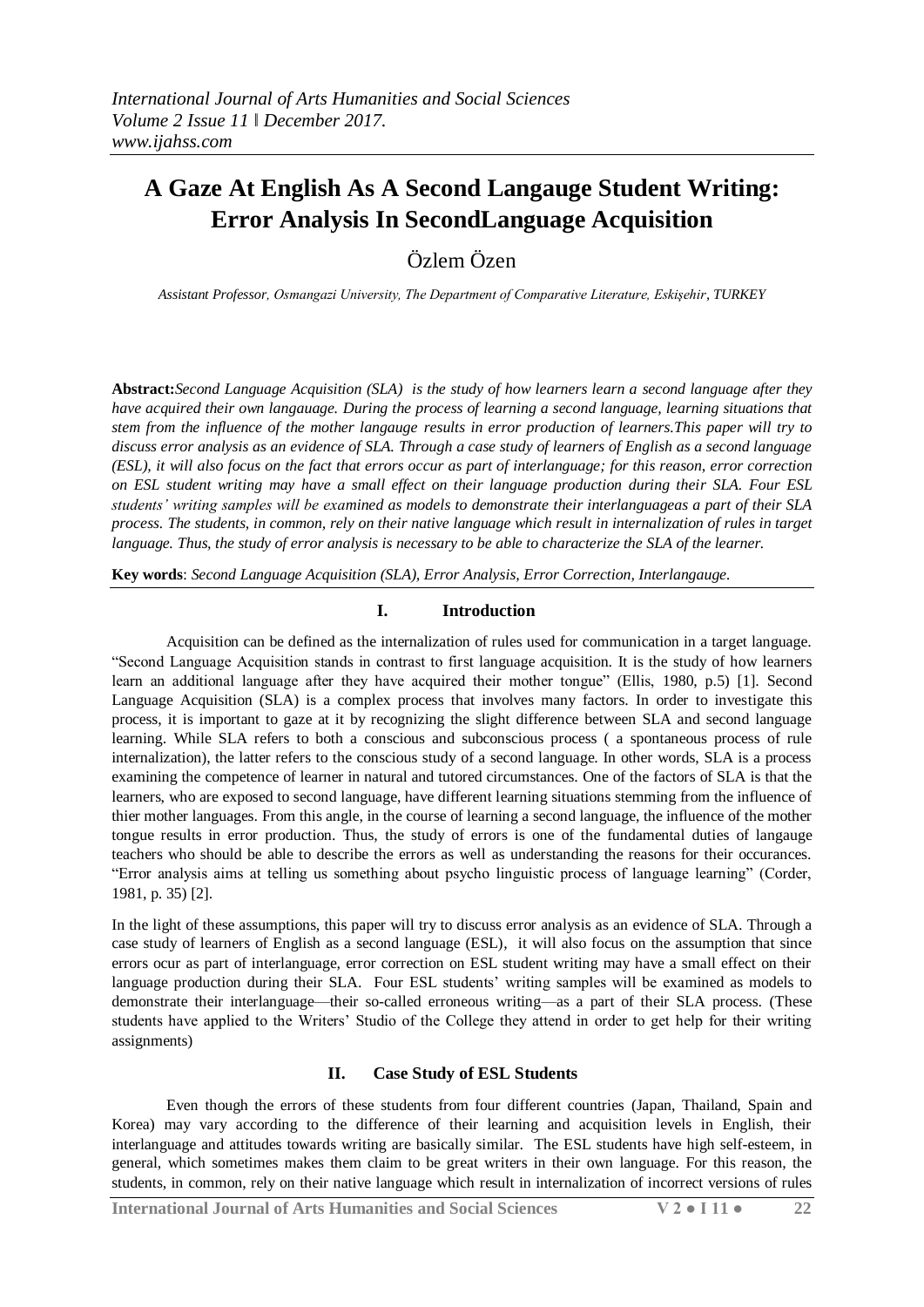in target language. Since the rhetoric the ESL students have learned in their native educational system includes quite different patterns from the rhetoric in their target language, they struggle with new forms of second language, even though they have had enough experience of writing. "People's self-perception and sense of identity are very much bound up in language and in their use of their native langauge" (Leki, 1992, p. 30) [3]. Thus, as a result of a struggle for mastery in the second language, these students experience fear of failure, pressure to succeed, and nervousness caused by competing with native students. Accordingly, these factors influence the SLA process of the students learning a second language.

When acquiring a second language, the ESL learner uses a unique language of his/her own sharing many features of the target langauge out of his/her struggle for mastery in it. Thus, error analysis is concerned with: "…discovering the degree to which the learner expresses his/her messages by means of the categories and rules which the native speaker of the target language uses" (Corder, 1981, p. 30) [4]. On the other hand, although there used to be some attitudes towards the requirement of error correction in language learners" writing in the recent years, many studies have demonstrated that errors are useful evidence of how learners are going through the task of learning and acquisition, and in what ways they are using the target language data to which they are exposed and required to respond. Therefore, this approach assumes that learners' errors are not, in some sense, randomly made, for they show some characteristics or set of rules of the learners' native language: interlanguage which is "a systematic langauge" between the learners' first language and the target language. In another sense, interlangauge becomes a manisfestation of the second language acquisition.

One example of the consequences of interlanguage is that the learner makes errors based on "interference" not because he/she lacks attention or has poor memory, but because he/she makes transfers from the mother language: "The way mother langauge plays part in the acquisition of the second language is through the data on the interference phenomena in the learner's writing" (Corder, 1981, p. 96) [5]. Ellis refers to interference as 'transfer', which he says is "the influence that the learner's L1 exerts over the acquisition of an L2" (1985, p. 51) [6]. Interference is governed by learners" perceptions about what is transferable and by their stage of development in second langauge learning. In learning a target language, learners construct their own rules.

The mother tongue of Mitsuo (Japanese student), who has been exposed to English for three years, plays an important part in his writing. As he is quite certain about the validity of his ideas and view, he does not feel the need to give specific details to support his point in his paper. An error analysis of the writing of Mitsuo is an example of the occurance of an interference in a learning condition:

> The *discrimination* for employment *unfairness* is one of the examples but we should not be doing this to Asian American because of the "model minority image."

The use of the word "unfairness" in a context to relate to the word "discrimination" is an example of interference of native language. Mitsuo, while trying to write in his second language, gives us the impression that he is intentionally emphasizing the meaning of discrimination. As Corder states, "the sucess of error analysis depends upon having adequate interpretations. Every sentence of the learner, whether well-produced or not, is potentially erroneous" (p. 44) [7]. So, the key concept for error analysis becomes the concept of interlanguage. It is obvious that we cannot identify errors without identifying them in their context. Mitsuo"s sentence is ambiguous but interpretable. This kind of error is made by a writer who uses his/her knowledge of the target language as an ability to predict and form meaning. In this sense, the error made by Mitsuo, who is practicing his knowledge of English, becomes th most important source of information about his linguistic improvement.

The learner is an "active participant" in the process of linguistic improvement while exercising his/her already acquied knowledge of the target language. Metta, who is from Thailand, is an active participant in English for two years. She has some difficulties in writing well-developed and well-focused sentences. These difficulties are compounded by her anxieties about making errors and limitations in her vocabulary:

> This Project educated and encouraged Thai people to be *conservative* the sea turtles in Thailand before they will be *extincted.*

A type of error based on word choice (conservative) reflects Metta"s effort to bring meaning to a word. She does it by substituting for the appropriate word --such aa conservation—a more familiar word that is phonetically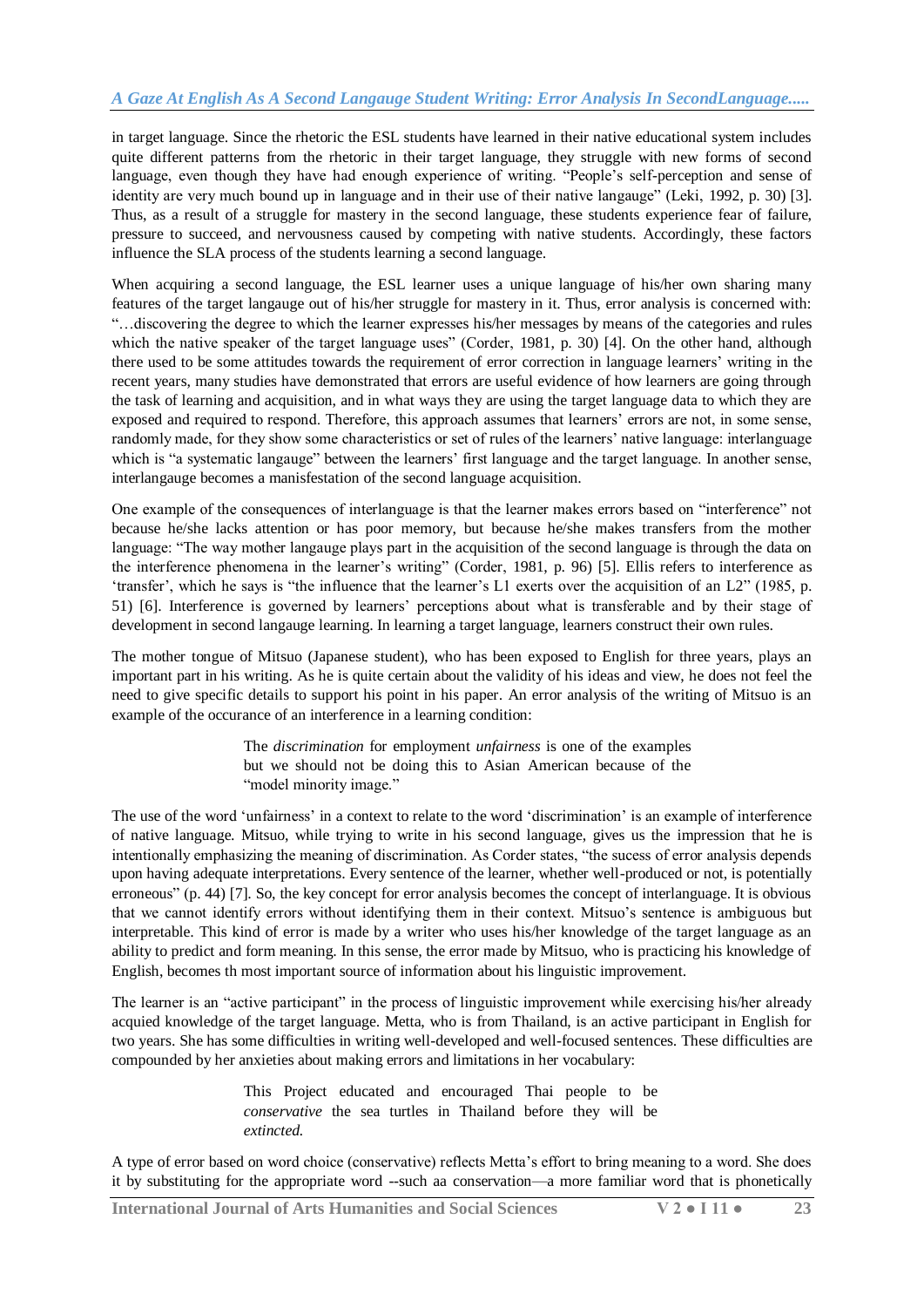similar but semantically unrelated to the word her reader wants to see. Metta is involved in the acquisition of a second language during which she forms an interlanguage in her writing: the wrong usage of the word "extincted" is an example of overgeneralization error, which shows too much reliance on the rules of target language. "The failed sentences, then, could be taken as stages of learning rather than the failure to learn, but also as evidence that these writers are using writing as an occasion to learn" (Bartholomae, 1980, p. 254) [8]. Thus, ina failed sentence, it is not right to have a conclusion that the process of taking in "the knowledge about language" is not realized; however it is the result of the learner's incomplete acquisition of linguistic knowledge.

It is apparent that the ESL student is acquiring and learning English while making some errors. What is important is the fact that error analysis is to be recognized as a process where the "actual text" of the learner varies from the "standard text" of the target language. Let us look at two types of errors in error analysis between which Corder makes a distinction: erros of performance (non-systematic errors) and errors of competence (systematic errors).

> The opposition between systematic and non-systematic errors is important…These (one sor tor the other) are due to memory lapses, physical states… and psychological conditions…it will be useful, therefore, to refer to errors of performance as *mistakes*, reserving the term *error* to refer to the systematic errors of the learner from which we are able to reconstruct his knowledge of the language… (Corder, 1981, p. 166) [9].

Thus, mistakes, in a way, do not demonstrate the learner's idiosyncratic, and unique langauge in his/her writing but are the manifestations of an automatic and unsystematic form of langauge. Their eradication is a matter of intensive drilling and exercise in correct forms.

A striking example to such habitual and automatic mistakes occurs in another ESL student"s paper. Jonathan, from Spain, has been exposed to English for quite a long time; and the process of his English acquisition shows that he has been forming an idiosyncratic interlanguage of his own in his writing. He has both systematic and non-systematic errors as follows:

> I am very strict of what I have a time, beside I like to be punctual… You are able to know what time *the Sunrise* and what time it *goes down*.

In the first sentence above, using the article "a" to form a meaningful sentence in target language, Jonathan makes a systematic mistake which is not impossible to interpret. The second sentence above is easily interpretable as he produces a habitual and unsystematic mistake. From the second half of this sentence, we see that he has acquired knowledge on his second langauge but "correct automatic habits of the target language" are not yet acquired in this sentence, where he forgets to form a parallelism between two subordinate clauses: What  $time + subject + verb.$ 

In the second example, we can only try to analyze his langauge of a situation in terms of what langauge is used for that situation rather than his knowledge of the target langauge—a knowledge of the structural codes or rules of a langauge. Since the learner also uses a unique langauge of his own, in his native language, the study of error analysis is necessary to be able to characterize the SLA of the learner. We cannot exactly control what the learner"s total input—taking in the knowledge of English—has been because it is determined by the characteristics of his/her langauge acquisition mechanism. Only the learner is in control of this input: such as Jonathan"s knowledge and concept of time. "There is no way to teach students about time" (Shaughnessy, 1977, p. 130) [10]. The student already knows it but it is too subtle and various for him to fully explain it in a context. In other words, the learner is "engaged in a task of discovering the system or code of the target language… by making, usually subconsciously, a set of hypotheses about how the language works on the basis of the langauge data, that is the example of the langauge in their context" (Corder, 1981, p.52) [11].

Yookwon, a Korean student, forms false hypotheses, either because he forms misleading knowledge about the second language (a part of his interlanguage), or because the data he receives is not complete. Making errors based on tense-disagreements, Yookwon is afraid to be intimidated by his errors while producing the target langauge:

> They *were* only two; a young couple; the husband *is* a carpenter and the wife *is* a beautician.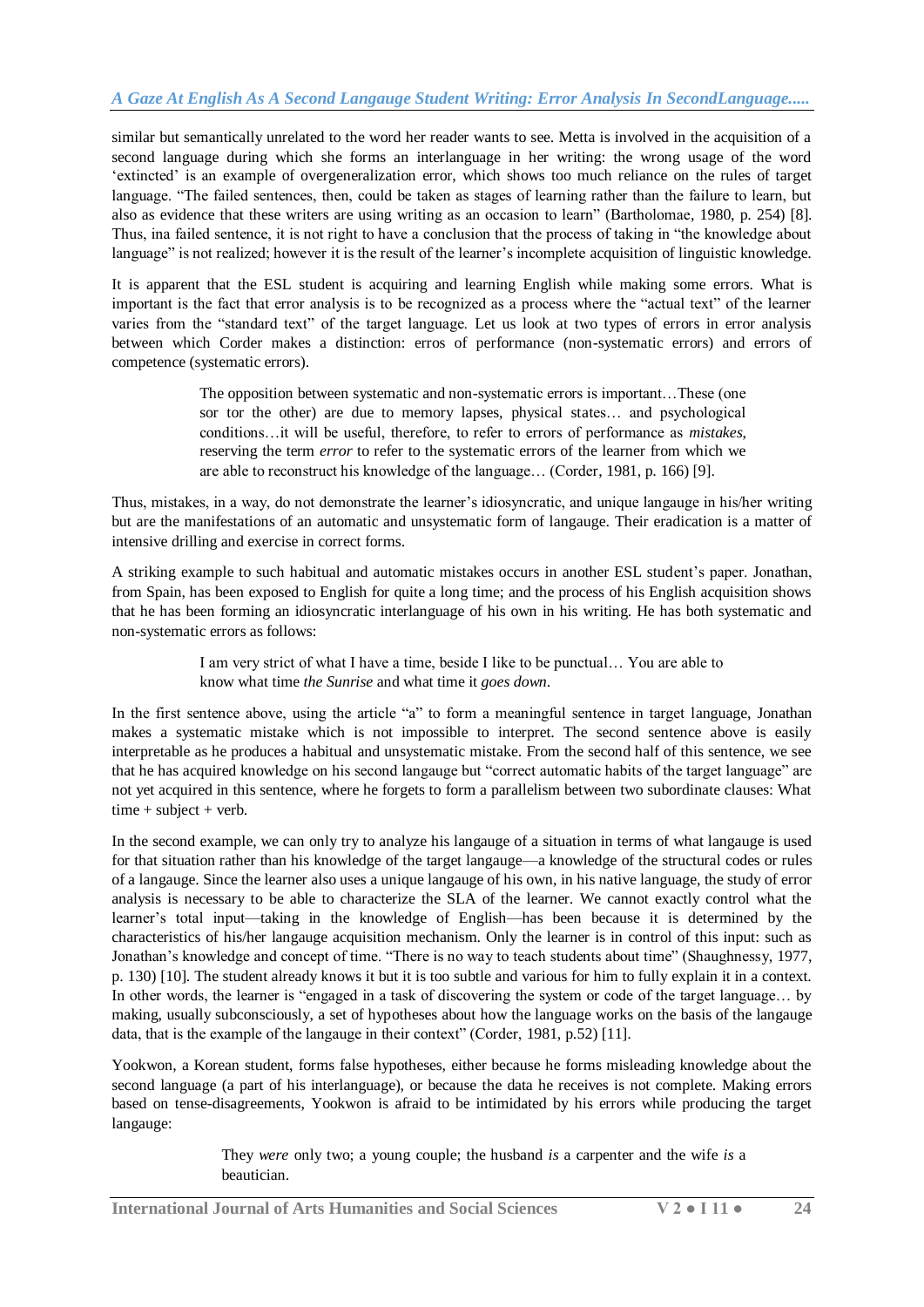When the dinner *is* ready, we *prayed* with holding hands eachother before eating dinner.

Yookwon's errors of grammar do not necessarily mean that he has not acquired the target langauge yet. According to the error analysis model, Yookwon's errors are the results of the role of his mother language; in other words they are intuitively transferred features of his native langauge.

On the other hand, the error analysis shows that Yookwon"s erroneous structures are acceptable because they can be interpreted according to his intention, as he forms an interlangauge, and is not completely aware of his inappropriate usage of comparatives:

> Driving habit in Korea is very fast and dangerous because the land is small, the road is full by cars and everybody wants to *go ahead than* other people do. (First version)

> Another reason why Koreans drive fast and dangerously is everybody want to *go first*. (Second version)

These two sentences demonstrate that Yookwon is involved in a situation of language which does not match with his knowledge of the langauge. This is a kind of mismatch that the learner does not have the necessary degree of knowledge to cope adequately with a situation, but has enough basis of knowledge. In other words, in order to understand to what extent and in what situation error analysis might be helpful for foreign langauge teachers in assessing their students" knowledge of the langauge, we can gaze at error analysis as an intuitive activity.

> Error analysis, however, does not enable us to predict how a particular learner will cope with the demands of a situation of langauge use, though it will serve well to say how he will perform in a situation of langauge learning (Corder, 1981, p. 54) [12].

If we, for a moment, can see the learner as a native writer of his own langauge, we need to accept that he will have "intuitions" about the grammaticality of his language. "When we talk about errors made by learners we are clearly applying to their langauge intuitions about grammaticality possessed by speakers of the target langauge" (Corder, 1981, p. 57) [13].

### **III. Conclusion**

In addition to Corder"s hypothesis that learning the syntax of a second langauge is essentially a reconstructing process based on the learner"s intuitions, ESL students" unawareness of their errors is another important factor in SLA process. "Second language performers can typically self-correct only a small percentage of their errors, even when deliberately focused on form… and even when we consider the easiest aspects of grammar" (Ellis, 1985, p. 112) [14]. Even though the ESL students are not consciously trying to correct their errors, it is obvious that they may and do learn so much that their teachers cannot teach them all the time. Thus, errors can be evidences of individual"s idiosyncratic ways of using the target langauge to make meaning through a style based on intention. "An error can only be understood as evidence of intention" (Bartholomae, 1980, p. 255) [15].

However, we cannot disregard the fact that, for the most part, the learner acquires langauge through "comprehensible langauge input (feedback) at a level of difficulty" (Leki, 1992, p. 16) [16]. As SLA is a spontaneous and unconscious process, the input may be incomprehensible when the student errors are evaluated as indicators of their lack of knowledge of the target langauge. From this angle, the feedback may not be taken in by the ESL students as it is confusing for him/her. In other words, the student's level of language development may not be sufficiently advanced to receive new pieces of information which may result error correction to be upsetting on the part of the student.

When it comes to error correction, "Correctness is by no means all the work of a composition course, but it must be part of the work so long as readers continue to show but limited tolerance for errors…" (Shaughnessy, 1977, p. 158) [17]. Linguits insist that when error becomes a subject of instruction, "it will quickly loom in the writer's consciousness as a central problem in writing" (p. 118). However, ESL student writing requires much more than this kind of instruction. Since mastery of second language writing is a slow and demanding task, we should not ignore the assumption that foreign language teachers realize that ESL student writing improves when

**International Journal of Arts Humanities and Social Sciences V 2 ● I 11 ● 25**